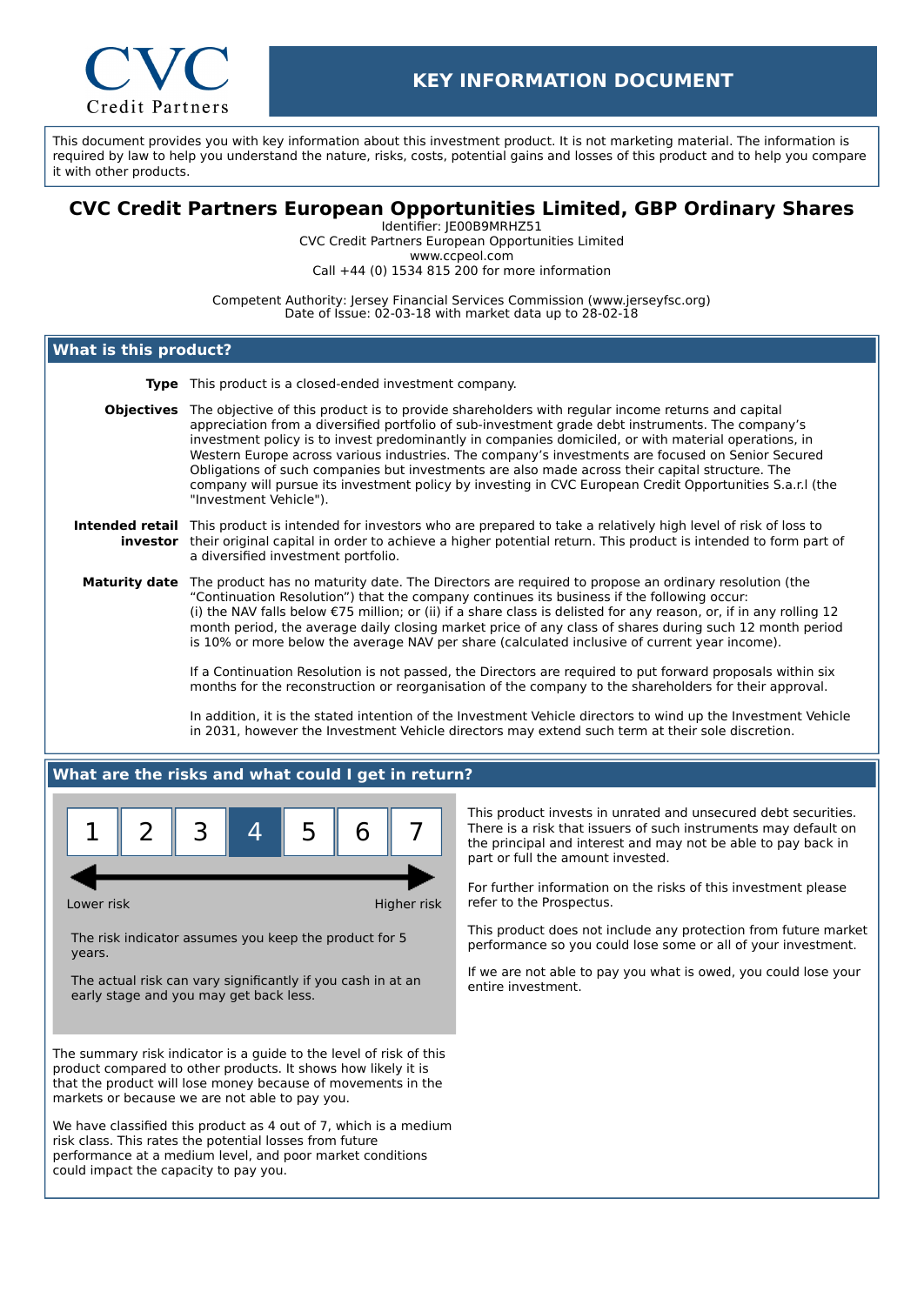| <b>Investment GBP 10 000</b> |                                     |           |            |                                            |  |  |
|------------------------------|-------------------------------------|-----------|------------|--------------------------------------------|--|--|
| <b>Scenarios</b>             |                                     | 1 Year    | 3 Years    | 5 Years<br>(Recommended<br>Holding Period) |  |  |
| <b>Stress scenario</b>       | What you might get back after costs | 5 615.26  | 5934.25    | 5016.57                                    |  |  |
|                              | Average return each year            | -43.85%   | $-15.97\%$ | $-12.89\%$                                 |  |  |
| Unfavourable scenario        | What you might get back after costs | 9 089.86  | 9 191.89   | 9639.77                                    |  |  |
|                              | Average return each year            | $-9.10\%$ | $-2.77\%$  | $-0.73\%$                                  |  |  |
| Moderate scenario            | What you might get back after costs | 10 659.75 | 12 115.58  | 13 770.24                                  |  |  |
|                              | Average return each year            | 6.60%     | 6.61%      | 6.61%                                      |  |  |
| <b>Favourable scenario</b>   | What you might get back after costs | 12 505.66 | 15 975.46  | 19 678.24                                  |  |  |
|                              | Average return each year            | 25.06%    | 16.90%     | 14.50%                                     |  |  |
|                              |                                     |           |            |                                            |  |  |

This table shows the money you could get back over the next 5 years, under different scenarios, assuming that you invest GBP 10 000.

The scenarios shown illustrate how your investment could perform. You can compare them with the scenarios of other products.

The scenarios presented are an estimate of future performance based on evidence from the past on how the value of this investment varies, and are not an exact indicator. What you get will vary depending on how the market performs and how long you keep the investment/product.

The stress scenario shows what you might get back in extreme market circumstances, and it does not take into account the situation where we are not able to pay you.

The figures shown include all the costs of the product itself, but may not include all the costs that you pay to your advisor or distributor. The figures do not take into account your personal tax situation, which may also affect how much you get back.

# **What happens if CVC Credit Partners European Opportunities Limited is unable to pay out?**

The company's shares are listed on the Premium segment of the London Stock Exchange's main market. Should the company be liquidated, the amount you receive for your holding will be based on the value of assets available for distribution after all other liabilities have been paid. Shareholders in this company do not have the right to make a claim to the Financial Services Compensation Scheme or any other compensation scheme in the event that the company is unable to pay out.

### **What are the costs?**

The Reduction in Yield (RIY) shows what impact the total costs you pay will have on the investment return you might get. The total costs take into account one-off, ongoing and incidental costs.

The amounts shown here are the cumulative costs of the product itself, for three different holding periods. They include potential early exit penalties. The figures assume you invest GBP 10 000. The figures are estimates and may change in the future.

#### **Costs over time**

The person selling you or advising you about this product may charge you other costs. If so, this person will provide you with information about these costs, and show you the impact that all costs will have on your investment over time.

The following costs are not included in the entry and exit fee calculation: broker commission, entry and exit charges paid to your fund manager, platform fees, mark ups, stamp duty, transaction tax and foreign exchange costs.